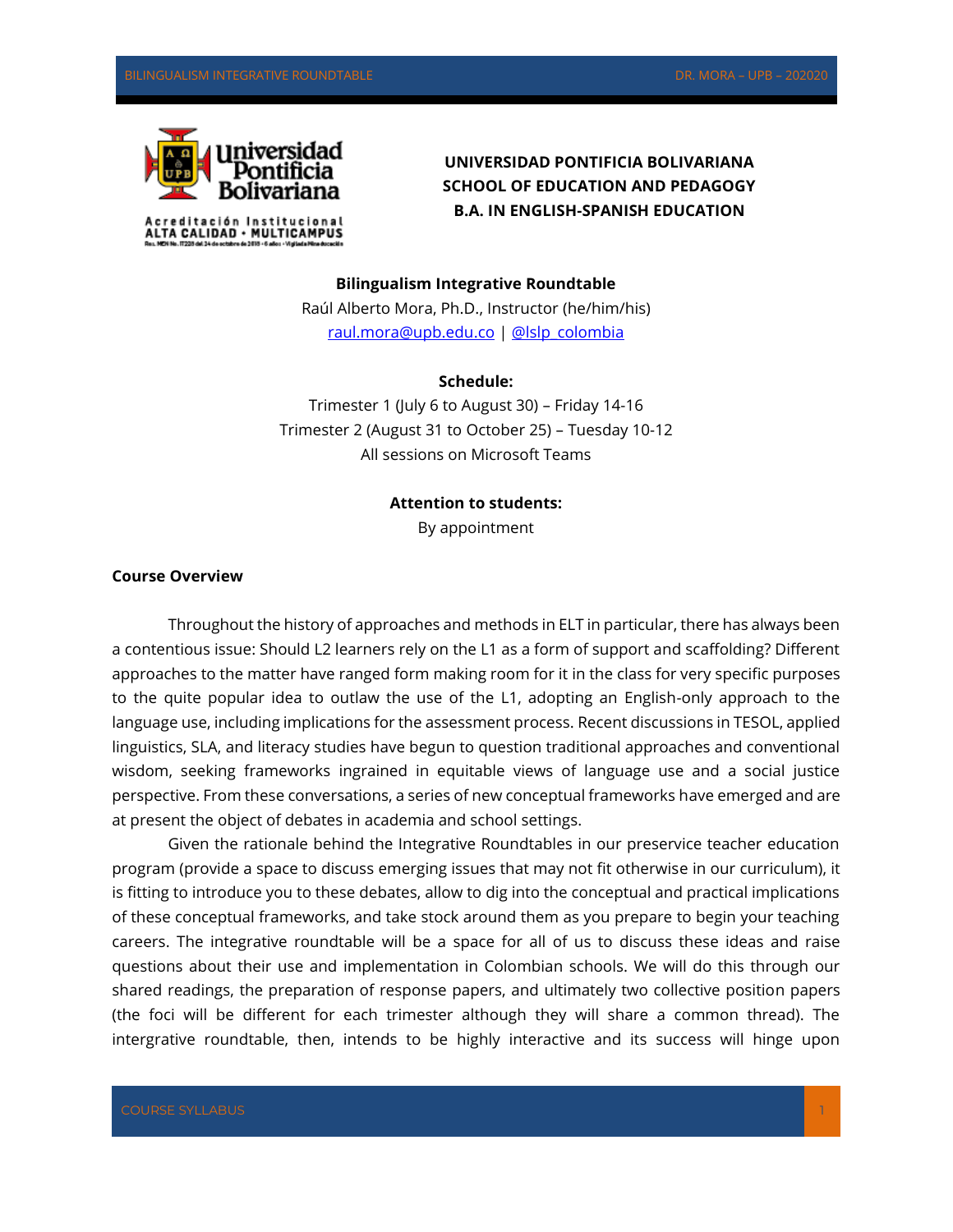everybody's preparedness with the completion of the scheduled readings and the course assignments.

## **Course Objectives**

- 1. To introduce teachers to ongoing debates about the uses of the different L1s that may be present in our second-language classrooms.
- 2. To critically reflect on the implications of these frameworks for our instructional practices.
- 3. To propose pedagogical approaches to their use in teaching and research that carefully reflect the local contexts of Colombia.

## **Competences for this Course**

- 1. I identify diverse definitions around bi/multi/plurilingualism, as overarching themes in my preparation as a language teacher.
- **2.** I understand the emergence of contemporary problems in education and pedagogy related to my content area knowledge.

## **Course Topics**

This integrative roundtable will introduce a series of concepts and frameworks related to bi/multi/plurilingualism, some more established (e.g. biliteracy/bilanguaging), some under scrutiny (translanguaging/polylanguaging) and some gaining a great deal of traction (e.g. raciolinguistics):

## **Assignments**

This semester students will complete five assignments related to second language learning and teaching:

• **Assignment 1: "Articletubing" Exercise.** (Individual activity – 20% each response) – The idea of "Articletubing" is as a remix of the idea of a reader response (Rosenblatt, 1993; Probst, 1994; Hirvela, 1996; Shin, 2019) and the digital practice of Booktubing (Semingson, Mora, & Chiquito, 2017). For this assignment, all students in this class will prepare two video responses to two of the readings we will discuss. It is okay if more than one student chooses the same reading. No two responses will be the same, no matter what. All students need to record their responses and send them to me either by e-mail or directly to my phone. The format will be viral video/gonzo style (i.e. one take, from your phone, mixing scholarly reviews and streamof-consciousness). I will take all the videos and edit them as one final articletube review. I will also review two scholarly articles because this seems like fun.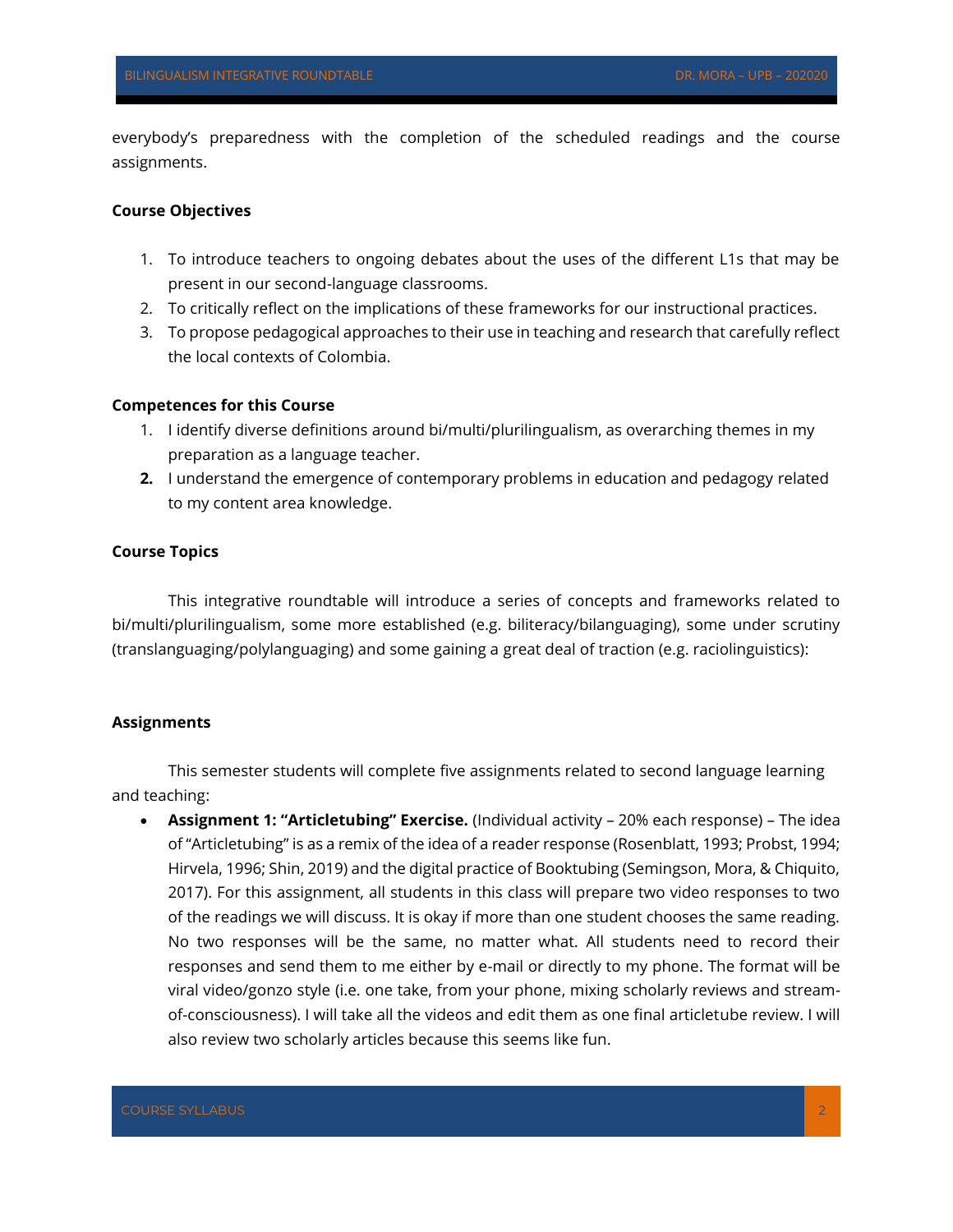- **Assignment 2: Collective Position Papers** (40%) The final product of this course will be a series of position papers (how many? We will decide that on day 1). All position papers will be threaded as a series of essays (similar to the In Dialogue essays from *Research in the Teaching of English* – See Mora, Cañas, Rosas Chávez, Rocha, & Maciel, 2020 for an illustration) around the central topic of this semester's roundtable. The ultimate goal is to produce a working document that we can turn into some sort of grey literature report at worst or a collectively penned paper to (why not?) submit to publication (see Mora, Chiquito, & Zapata, 2019 for what happened the last time Dr. Berry took over the Bilingualism Roundtable!)
- **Assignment 3: Teams Forums** (20% of final grade): We will take advantage of Teams to continue the conversations around the topics we are posting. We will leave a follow-up question at the end of every class session and all of you should participate in the forums. In order not to give a fair disadvantage to those with low connectivity, we will assess your participation in the forums on the grounds of *quality* over *frequency* (with the proviso that all of you should participate more than just once in any given forum). As a very good illustration of the kinds of scholarly debates we all should aspire to, I will share a series of screenshots from a debate between Professors Jeff MacSwan and Suresh Canagarajah around issues of translanguaging in April 2020 (consider those screenshots a mentor text for the forum).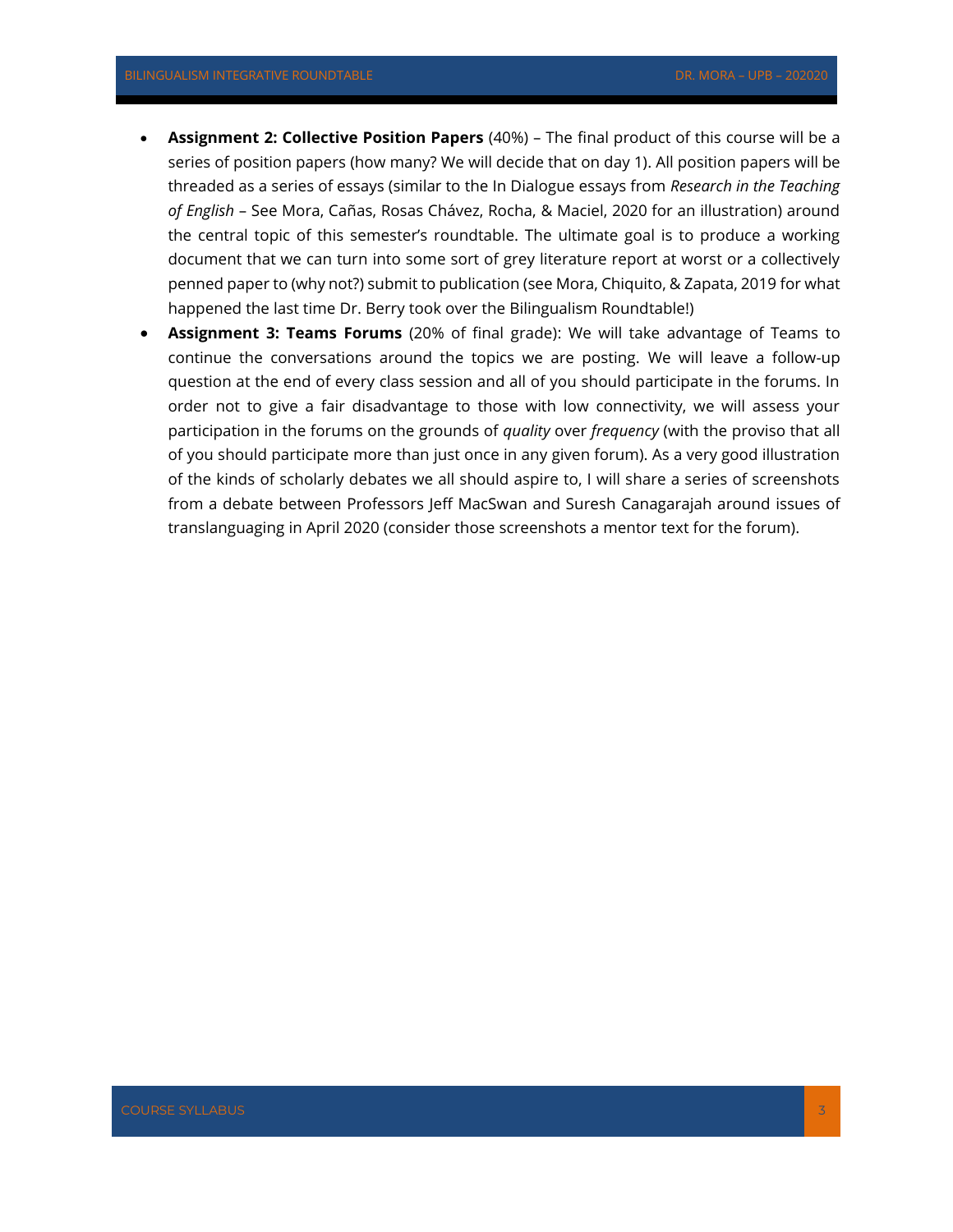#### **Expectations**

#### **Classwork**

You should be on time every class. I do call roll every day. **If you are over 15 minutes late, I will allow you to enter the room, but it will count as half an absence (note: if your lateness becomes systematic, I will enforce the 20% rule)**. If, for some reason, you cannot be in class, please notify me via e-mail as soon as possible (I always check my e-mail before class begins). Remember that missing the equivalent to 20% of the course (i.e. 10 sessions) without valid reasons (i.e. medical absences, family emergencies, or institutional events with valid written permission from the program coordination) becomes grounds for failing this course. Make sure to talk to either your other classmates or me to make up for the work. No assignments will be accepted after the due date without a proper excuse. The deadlines are set well in advance so check your personal or work schedules to make sure there are no conflicts and to avoid being placed on "Pumpkin Status." If you foresee a conflict (and believe me, there will be), talk to me as soon as it arises to make proper arrangements.

### **Participation**

There will be two forms of participating in the discussions in the course:

- 1. Classroom interactions: You must be prepared to participate in every class. This includes reading the assigned documents and bringing all required resources at all times. All of you should be prepared to raise questions and issues as the result of your reading and the interactions with your peers and me. Although I neither assess participation nor put folks on the spot, classroom discussions are not very exciting when only a few participate.
- 2. Moodle Forums (See Assignment 3).

Regardless of the source of interactions, you should display a high degree of professionalism and ethical behavior (there is enough bile and vitriol going on around social media for us to contribute to it, we should make a difference instead!). You are about to become student teachers very soon, after all. If you disagree with any ideas in class (including mine), feel free to say so in a proper manner. I believe that the classroom is a community of learners and scholars. Respectful interactions are important for the success of the academic exercises in which we will engage (and I really love it when students argue with me!)

# **Methodology**

You will participate in class work for 2 hours every week. You should also plan to devote *at least* 4-6 hours a week to work on the readings and assignments for the course on your own. Since there is an option to use tutoring services to supplement the classes, **please be proactive** and ask the instructor for help if needed. Remember that we have our *Fulbright ETA* (Emilee Lord), who will be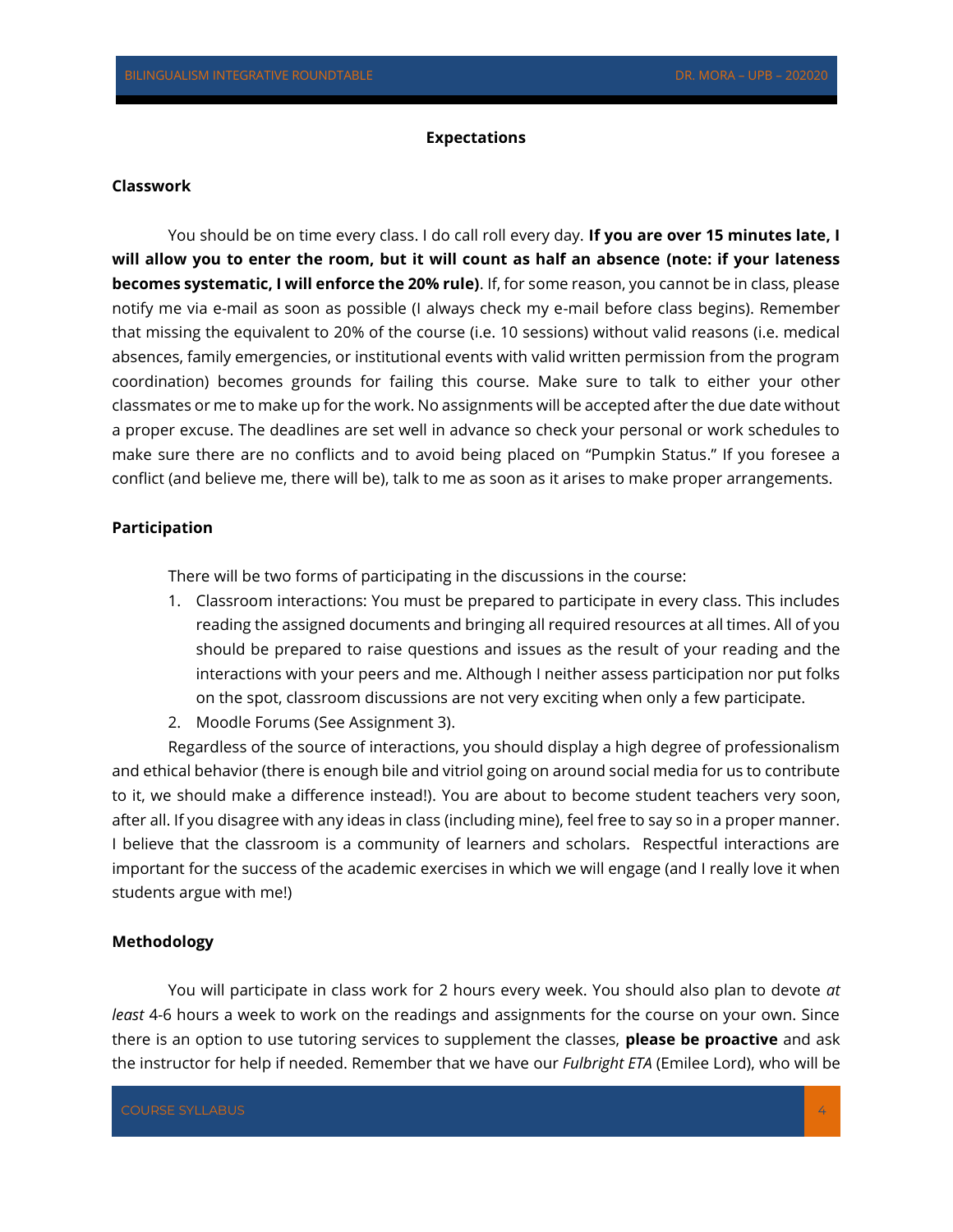at your disposal this semester, so take advantage of that opportunity. I may also suggest seeking tutoring or extra practice if necessary, but the notion that you must be **responsible and proactive** is fundamental for your success in this course. After all, there is an expectation that you are all becoming more autonomous learners.

### **Ethical guidelines and Plagiarism**

All assignments are to be original work. As scholars, we should all abide by the highest standards of academic integrity. In this course, we operate under a very strong stance against cheating and plagiarism. In case you are not sure what plagiarism means, let me share a few definitions:

Using someone else's text without attribution is plagiarism, whether you meant to do it or not. Unintentional plagiarism of even a sentence or two can have serious consequences. For students, plagiarism often means a failing grade, academic probation, or worse. (Grammarly, n.d., Why Use a Plagiarism Checker, pa. 2 - URL: [https://www.grammarly.com/plagiarism](https://www.grammarly.com/plagiarism-checker)[checker\)](https://www.grammarly.com/plagiarism-checker)

Plagiarism is presenting someone else's work or ideas as your own, with or without their consent, by incorporating it into your work without full acknowledgement. All published and unpublished material, whether in manuscript, printed or electronic form, is covered under this definition. Plagiarism may be intentional or reckless, or unintentional. Under the regulations for examinations, intentional or reckless plagiarism is a disciplinary offence. (Oxford Students, n.d. – URL: [https://www.ox.ac.uk/students/academic/guidance/skills/plagiarism?wssl=1\)](https://www.ox.ac.uk/students/academic/guidance/skills/plagiarism?wssl=1)

Guidelines against cheating and plagiarism in this course will follow any internal guidelines that UPB (see **Article 50** of the Undergraduate Student Code) has set in place for academic integrity, as well as existing Colombian copyright legislation, such as Ley 23 de 1986, specifically Article 31 [\(http://derechodeautor.gov.co/documents](http://derechodeautor.gov.co/documents/10181/182597/23.pdf/a97b8750-8451-4529-ab87-bb82160dd226)

[/10181/182597/23.pdf/a97b8750-8451-4529-ab87-bb82160dd226\)](http://derechodeautor.gov.co/documents/10181/182597/23.pdf/a97b8750-8451-4529-ab87-bb82160dd226) and Ley 1032 de 2006 [\(http://www.secretariasenado.gov.co/senado/basedoc/ley\\_1032\\_2006.html\)](http://www.secretariasenado.gov.co/senado/basedoc/ley_1032_2006.html). It is your responsibility to become acquainted with these laws, as well as any other laws available regarding fair use of copyrighted material (this is particularly crucial in the case of the multimodal essays). I also invite you to check<https://www.plagiarism.org/article/what-is-plagiarism> for an extended definition and other additional resources.

## **Communication Etiquette**

Learning how to communicate in writing is an important and necessary skill that all academics must develop in order to network effectively with other professionals. In many cases, a well-crafted e-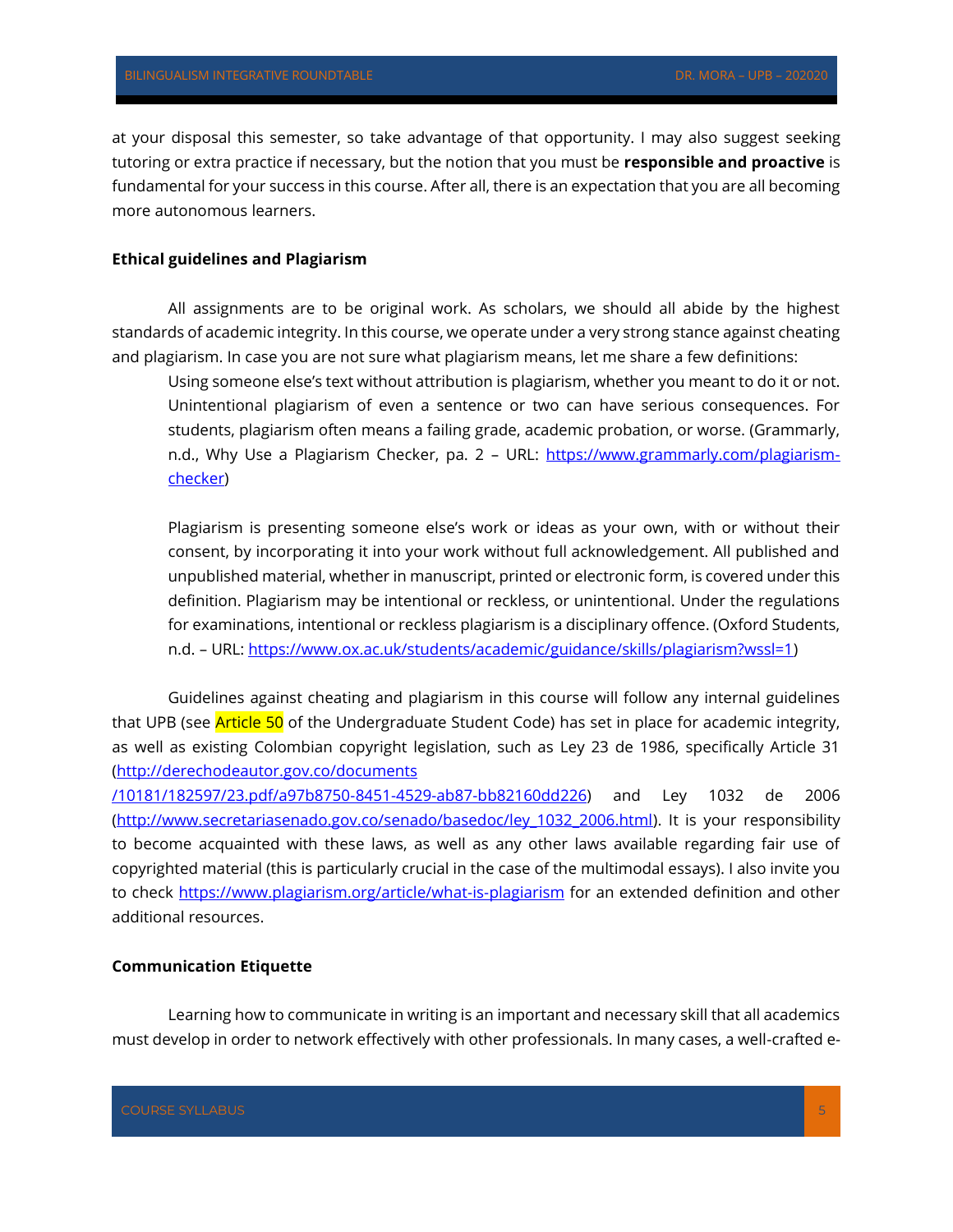mail is the difference between receiving a reply from faculty and researchers in other institutions and having your message deleted right away.

In that sense, please keep in mind that I will not respond to e-mails/messages that:

- 1. Do not come from your UPB address (please refrain from using your personal e-mails, Facebook, or WhatsApp for class-related affairs **unless the specific situation requires so**).
- 2. Are not properly crafted with a clear subject line (I suggest using [BIR] with the brackets as part of the subject line for easier identification) and a proper, formal greeting.

Check the following websites for information about academic e-mail etiquette, and make sure to practice these rules in any class-related communications:

- [https://www.insidehighered.com/views/2015/04/16/advice-students-so-they-dont-sound](https://www.insidehighered.com/views/2015/04/16/advice-students-so-they-dont-sound-silly-emails-essay)[silly-emails-essay](https://www.insidehighered.com/views/2015/04/16/advice-students-so-they-dont-sound-silly-emails-essay)
- [https://medium.com/@lportwoodstacer/how-to-email-your-professor-without-being](https://medium.com/@lportwoodstacer/how-to-email-your-professor-without-being-annoying-af-cf64ae0e4087)[annoying-af-cf64ae0e4087](https://medium.com/@lportwoodstacer/how-to-email-your-professor-without-being-annoying-af-cf64ae0e4087)
- <https://www.ugent.be/en/staff/academic-writing/email.htm>
- <http://akiraoconnor.org/2011/11/03/e-mail-etiquette-how-to-make-contact-with-academics/>

### **Resources**

For this course, we will be using the following resources:

- 1. The Outlook group mail option in for communications and class files.
	- Make sure to check that you can access all files from your laptops, smartphones, and tablets.
	- In the case of smartphones and tablets, please make sure to download the **OneDrive** and **SharePoint** apps from the App Store (iPhone) or Google Play (Android).
- 2. Always keep a notebook/journal with you at all times. We will do extensive note-taking during the course and some of your notes might be featured in social media (with your consent, of course!)
- 3. Our Moodle site for access to the readings and forums.

# **Technology**

Since we will be using readings and videos available online, you are welcome to bring your laptop, smartphone, or tablet to class (this does not change the fact that most notetaking will be in your notebooks, though) to access the readings. There are reasons, again evidence-based and ingrained in brain research, why I enforce handwriting in class despite the push for technology. However, I kindly ask you to only use your electronic devices during the class activities that require so and to "set your mobile devices on Airplane Mode" the rest of the time. We only meet for 6 hours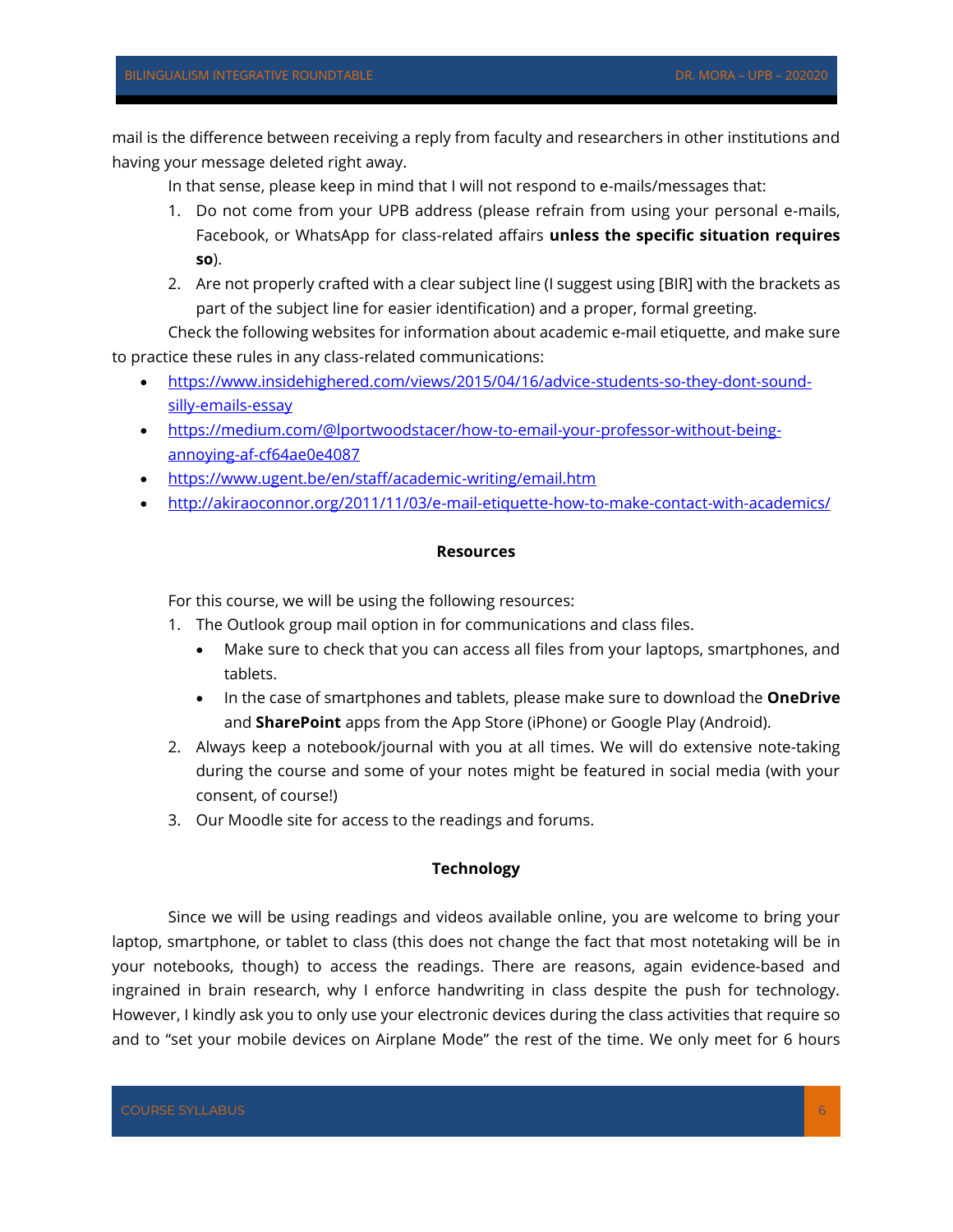during the week, so unless we are talking about life-or-death situations in your lives (which may happen), I do not foresee the need for you to behave like "digital ostriches" during this class.

### **Social Media Use**

In this course, we will be using social media for different class activities throughout the semester. When working in groups, make sure at least one of your compadres has a Twitter or Instagram account (we will be using both). Specific directions will be contingent upon the nature of each activity. However, there are some basic ground rules for all posts:

- You should always use the hashtag #MATLUPB in all your posts.
- Make sure to tag @lslp\_colombia on Twitter or @lslpcolombia on Instagram (you are also welcome to tag my personal handle, @elpatronhimself, both for Twitter and Instagram)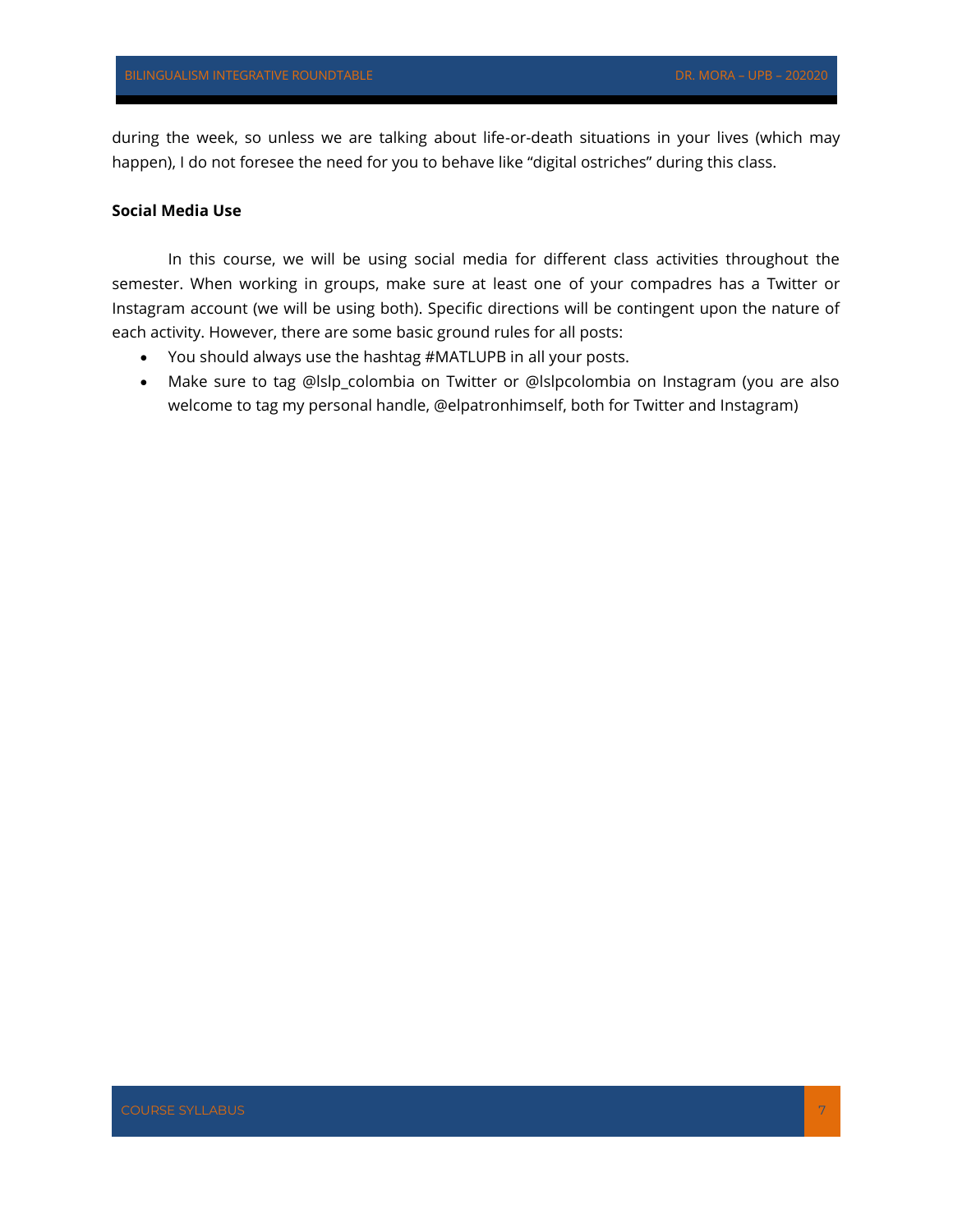### **Class Schedule**

### **Session 1 (July 10/September 4)**

• An introduction to the idea of <br/>bilingualism>

#### **Readings and Media**

- Li. W. (2000). Dimensions of bilingualism. In Li Wei (Ed.), The Bilingualism Reader (pp. 2-21). Psychology Press.
- Mora, R. A. (2014a). La importancia de una postura crítica ante el <bilingüismo> para la formación de jóvenes líderes. In L. Reales Jiménez (Ed.), De los derechos humanos al emprendimiento y la prosperidad en Colombia: Memorias de la Cátedra ASOUSA 2012- 2014 (pp. 188-195). Corporación Acción Ciudadana Colombia – AC Colombia.
- Mora, R. A., Chiquito, T., & Zapata, J. D. (2019). Bilingual education policies in Colombia: Seeking relevant and sustainable frameworks for meaningful minority inclusion. In B. G. G. Johannessen (Ed.), Bilingual education: Politics, policies, and practices in a globalized society (pp. 55-77). Springer. [https://doi.org/10.1007/978-3-030-05496-0\\_4](https://doi.org/10.1007/978-3-030-05496-0_4)

#### **Session 2 (July 17/September 11)**

• **The notions of** *biliteracy* **and** *bilanguaging* **as alternatives to bilingualism (Part 1)**

### **Readings and Media**

Hornberger, N. H. (1989). Continua of biliteracy. Review of educational research, 59(3), 271-296. Hornberger, N. H. (2016). Researching the Continua of Biliteracy. Research Methods in Language and Education, 1–18.

- Paul, C. M., & Vehabovic, N. (2020). Exploring the critical in biliteracy instruction. TESOL Journal, 11(1), e00456.<https://doi.org/10.1002/tesj.456>
- Rodriguez-Mojica, C., & Briseño, A. (2019). Critical Consciousness in Bilingual Teacher Preparation for Emancipatory Biliteracy. Bilingual Review/Revista Bilingüe, 34(1).

### **Session 3 (July 24/September 18)**

• **The notions of** *biliteracy* **and** *bilanguaging* **as alternatives to bilingualism (Part 2)**

### **[Asynchronous work on Assignments #1 and #3]**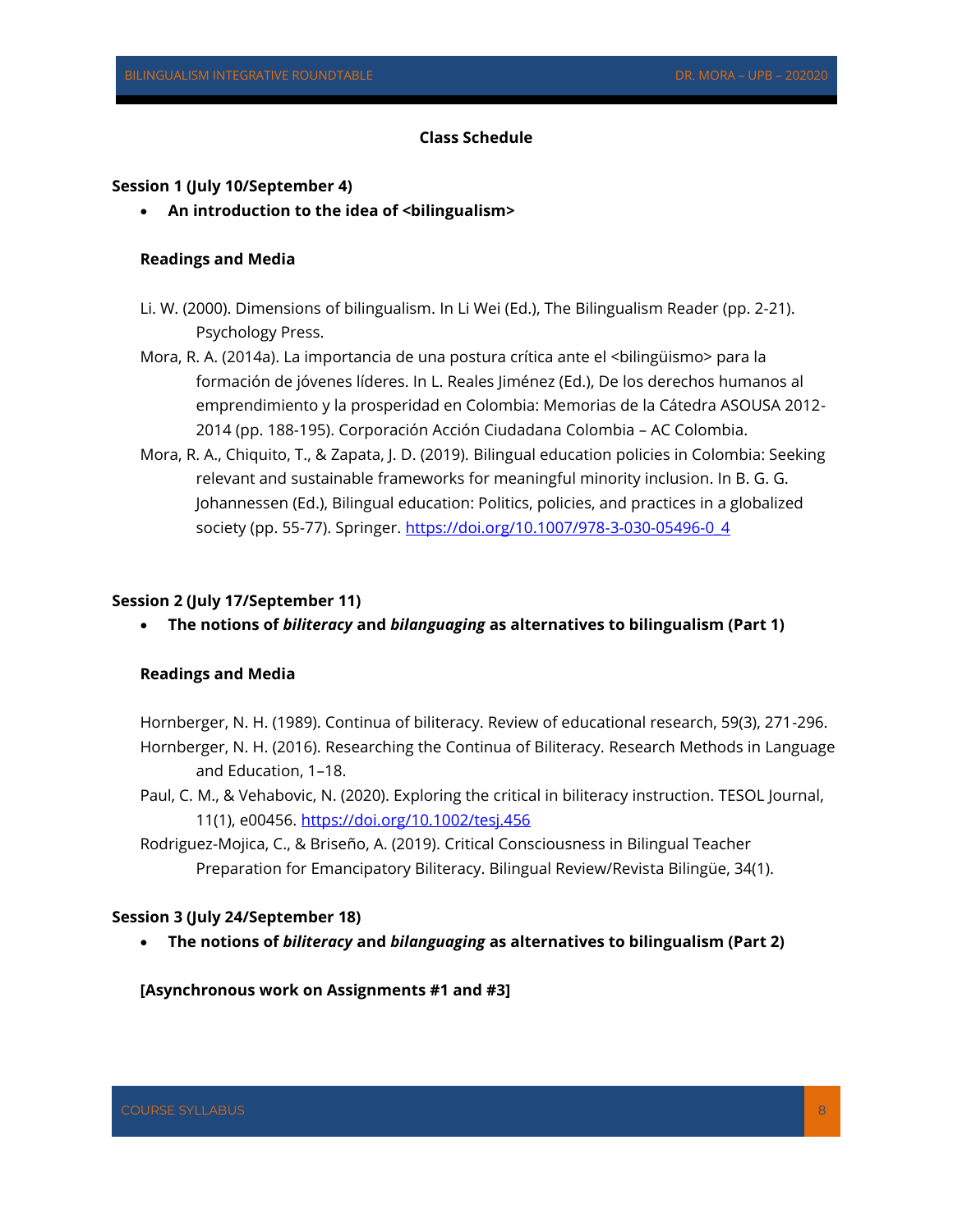### **Session 4 (July 31/September 18)**

• **Conceptualizing languages as** *resources* **(Part 1)**

### **Readings**

- Cárdenas, Y. (2019). Translanguaging. LSLP Micro-Papers,
	- 63. [https://www.literaciesinl2project.org/uploads/3/8/9/7/38976989/lslp-micro-paper-63](https://www.literaciesinl2project.org/uploads/3/8/9/7/38976989/lslp-micro-paper-63-translanguaging.pdf) [translanguaging.pdf](https://www.literaciesinl2project.org/uploads/3/8/9/7/38976989/lslp-micro-paper-63-translanguaging.pdf)
- Chiquito, T. & Rojas, B. (2014). Polylanguaging. LSLP Micro-Papers, 1. [https://www.literaciesinl2project.org/uploads/3/8/9/7/38976989/lslp-micro-paper-1](https://www.literaciesinl2project.org/uploads/3/8/9/7/38976989/lslp-micro-paper-1-polylanguaging.pdf) [polylanguaging.pdf](https://www.literaciesinl2project.org/uploads/3/8/9/7/38976989/lslp-micro-paper-1-polylanguaging.pdf)
- García, O. & Li, W. (2014). Translanguaging: Language, bilingualism and education. New York, NY: Palgrave.
- Jørgensen, J. N., Karrebæk, M.S., Madsen, L. M. & Møller, J. S. (2011). Polylanguaging in superdiversity. Diversities, 13(2), 23-38.
- Lewis. G., Jones, B., & Baker C. (2012) Translanguaging: origins and development from school to street and beyond, Educational Research and Evaluation: AnInternational Journal on Theory and Practice, 18(7), 641-654,<https://doi.org/10.1080/13803611.2012.718488>
- MacSwan, J. (2017). A multilingual perspective on translanguaging. American Educational Research Journal, 54(1), 167-201.
- McCarthey, S. J., Nuñez, I., & Lee, C. (2019). Translanguaging across contexts. In M. Dressman & R. W. Sadler (Eds.), The Handbook of Informal Language Learning (pp. 349-367). Wiley. <https://doi.org/10.1002/9781119472384.ch23>
- Pennycook, A. (2017). Translanguaging and semiotic assemblages. International Journal of Multilingualism, 14(3), 269-282. <https://doi.org/10.1080/14790718.2017.1315810>
- Robinson, E., Tian, Z., Martínez, T., & Qarqeen, A. (2018). Teaching for justice: Introducing translanguaging in an undergraduate TESOL course. Journal of Language and Education, 4(3), 77-87. <https://doi.org/10.17323/2411-7390-2018-4-3-77-87>
- Vallejo, C., & Dooly, M. (2020) Plurilingualism and translanguaging: emergent approaches and shared concerns. Introduction to the special issue. International Journal of Bilingual Education and Bilingualism, 23(1), 1-16,<https://doi.org/10.1080/13670050.2019.1600469>
- Vogel, S. & Garcia, O. (2017). Translanguaging. Oxford Research Encyclopedia of Education. <https://doi.org/10.1093/acrefore/9780190264093.013.181>

### **Media**

Seals, C. (2020, July 24). Socially responsive translanguaging in support of language reclamation [Webinar]. Presentation at the University of Wellington.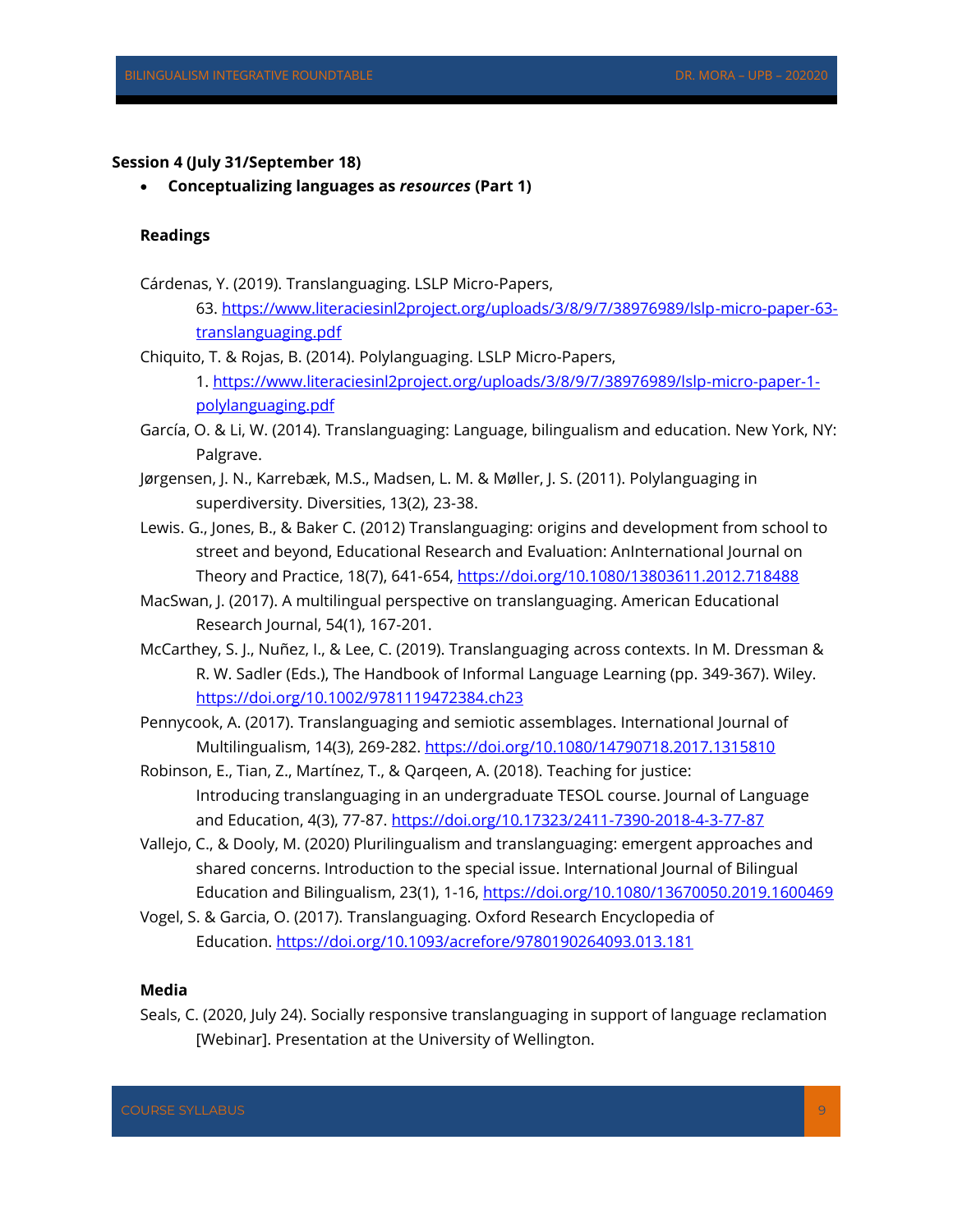[https://vstream.hosted.panopto.com/Panopto/Pages/Viewer.aspx?id=14b24112-e1c5-](https://vstream.hosted.panopto.com/Panopto/Pages/Viewer.aspx?id=14b24112-e1c5-4b07-9bba-ac02005332dc) [4b07-9bba-ac02005332dc](https://vstream.hosted.panopto.com/Panopto/Pages/Viewer.aspx?id=14b24112-e1c5-4b07-9bba-ac02005332dc)

## **Session 5 (August 7/September 25)**

• **Conceptualizing languages as** *resources* **(Part 2)**

## **Readings and Media**

- Bauer, E. B., Colomer, S. E., & Wiemelt, J. (2020). Biliteracy of African American and Latinx Kindergarten students in a dual-language program: Understanding students' translanguaging practices across informal assessments. Urban Education, 55(3), 331-361. <https://doi.org/10.1177/0042085918789743>
- Canagarajah, S. (2018). Translingual practice as spatial repertoires: Expanding the paradigm beyond structuralist orientations. Applied Linguistics, 39(1), 31- 54. <https://doi.org/10.1093/applin/amx041>
- Hornberger, N. H., & Link, H. (2012). Translanguaging and transnational literacies in multilingual classrooms: A biliteracy lens. International Journal of Bilingual Education and Bilingualism, 15(3), 261-278. <https://doi.org/10.1080/13670050.2012.658016>
- Jørgensen, J. N. (2012). Ideologies and norms in language and education policies in Europe and their relationship with everyday language behaviours. Language, Culture and Curriculum, 25(1), 57-71.
- Otheguy, R., García, O., & Reid, W. (2019). A translanguaging view of the linguistic system of bilinguals. Applied Linguistics Review, 10(4), 625-651. [https://doi.org/10.1515/applirev-](https://doi.org/10.1515/applirev-2018-0020)[2018-0020](https://doi.org/10.1515/applirev-2018-0020)
- Ritzau, U. (2015) Learner language and polylanguaging: how language students' ideologies relate to their written language use, International Journal of Bilingual Education and Bilingualism, 18(6), 660-675, <https://doi.org/10.1080/13670050.2014.936822>
- Seals, C. A., & Olsen-Reeder, V. (2020). Translanguaging in Conjunction with language revitalization. System, 102277.<https://doi.org/10.1016/j.system.2020.102277>
- Velasco, P., & Fialais, V. (2018). Moments of metalinguistic awareness in a Kindergarten class: Translanguaging for simultaneous biliterate development. International Journal of Bilingual Education and Bilingualism, 21(6), 760-774. <https://doi.org/10.1080/13670050.2016.1214104>

### **Session 6 (August 14/October 9)**

• **Deconstructing our relationship with languages (Part 1)**

### **Readings and Media**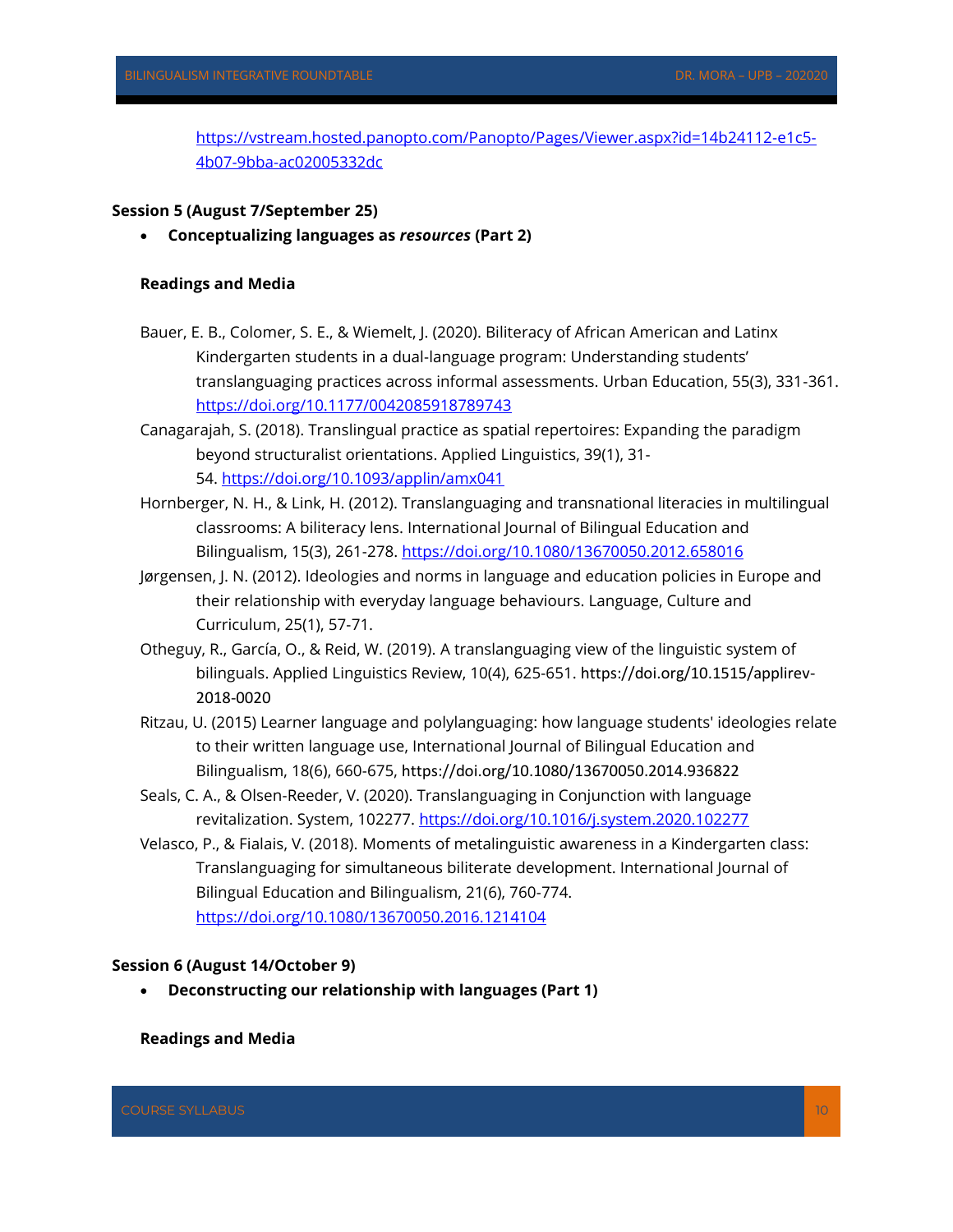- Flores, N. (2020). From academic language to language architecture: Challenging raciolinguistic ideologies in research and practice. Theory into Practice, 59(1), 22-31.
- Rosa, J., & Flores, N. (2017). Unsettling race and language: Toward a raciolinguistic perspective. Language in society, 46(5), 621-647.
- Rosa, J. D. (2016). Standardization, racialization, languagelessness: Raciolinguistic ideologies across communicative contexts. Journal of Linguistic Anthropology, 26(2), 162-183.
- Seltzer, K., & de los Ríos, C. V. (2018). Translating Theory to Practice: Exploring Teachers' Raciolinguistic Literacies in Secondary English Classrooms. English Education, 51(1), 49- 79.

# **Session 7 (August 21/October 16)**

- **Deconstructing our relationship with languages (Part 2)**
- **August 21 – Further discussion from Session 6**
- **October 16 – A conversation with** *Jonathan Rosa, Ph.D.* **(Stanford University)**

## **Readings and Media**

Reyes, I. (2009). An ecological perspective on minority and majority language and literacy communities in the Americas. Colombian Applied Linguistics Journal, 11, 106- 114. <https://doi.org/10.14483/22487085.157>

Uribe-Jongbloed, E., & Anderson, C. (2014). Indigenous and minority languages in Colombia: The current situation. Zeszyty Łużyckie, 48, 217-242.

#### **Session 8 (August 21/October 16)**

• **Collaborative work on Position Paper**